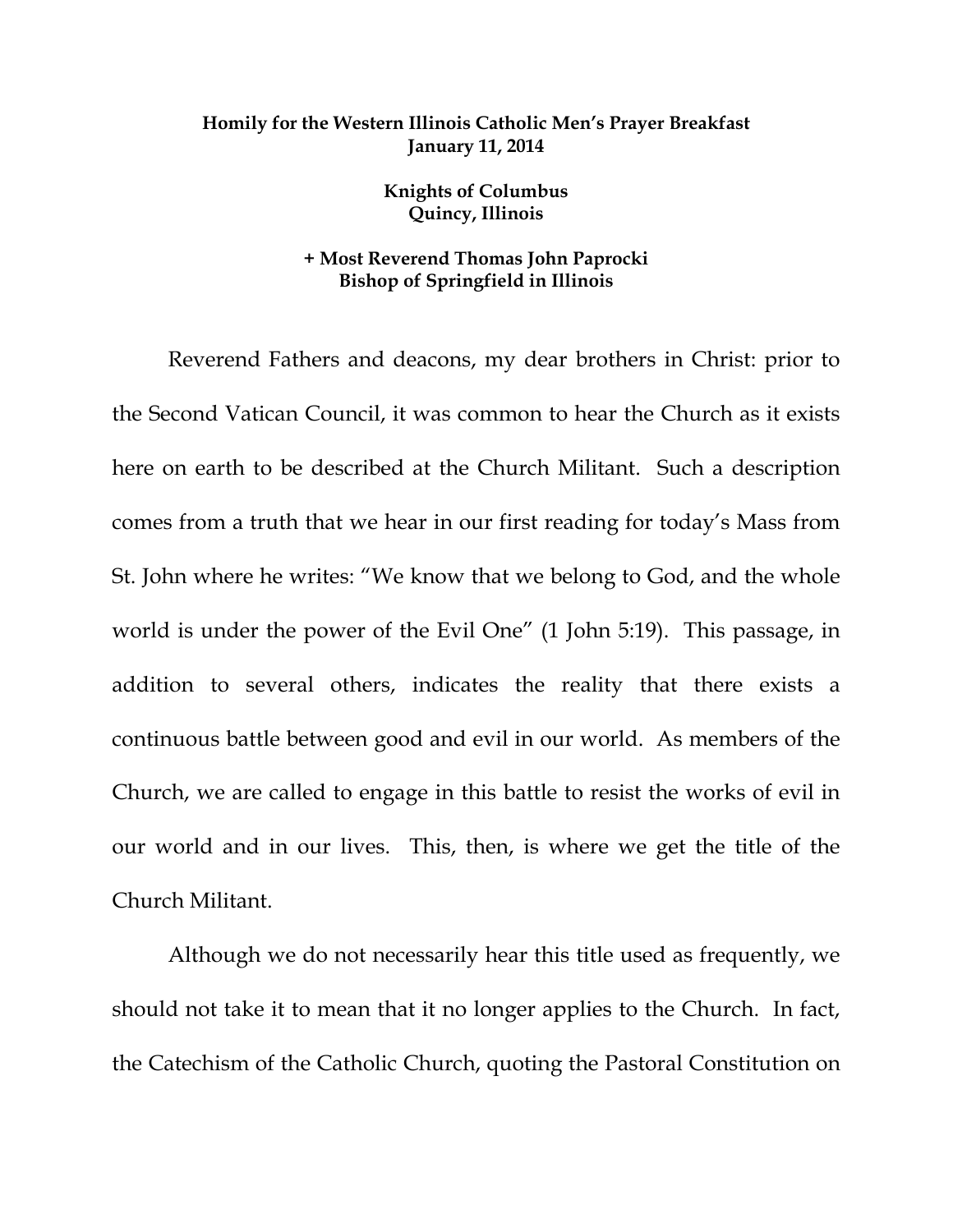the Church in the Modern World from the Second Vatican Council, has the following words to say:

The whole of man's history has been the story of dour combat with the powers of evil, stretching, so our Lord tells us, from the very dawn of history until the last day. Finding himself in the midst of the battlefield man has to struggle to do what is right, and it is at great cost to himself, and aided by God's grace, that he succeeds in achieving his own inner integrity.1

The battle that we engage in has many different elements. On the one hand, we must always be aware of the influence that the devil and the other demons have in trying to distract us from staying on the narrow path that leads to Heaven. The Church offers many weapons in our struggle against this enemy, including various sacramentals and prayers, such as the Prayer to St. Michael the Archangel which we recite after the dismissal at every Mass here in our diocese.

The demonic is not the only enemy that we face in this battle. One of the more challenging enemies that we face is ourselves. Even though original sin has been removed from us on the day of our Baptism, we are still weakened in our human nature and are inclined to give in more easily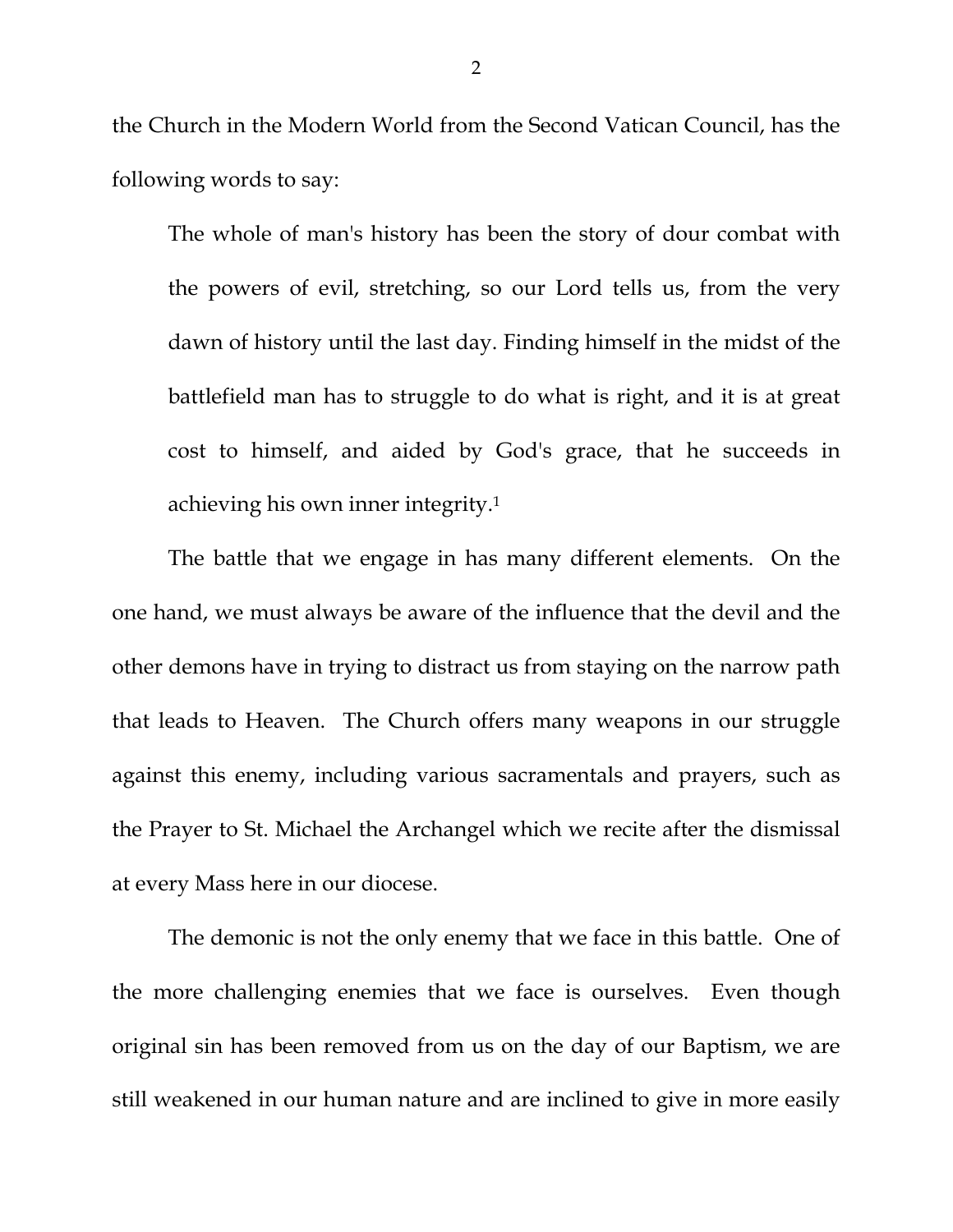to those weaknesses and commit sin. It is therefore necessary that we not just focus on the devil in our struggle, but that we prepare ourselves well to combat those elements within ourselves.

One of the classic works of spirituality in this area is a book titled *The Spiritual Combat*, attributed to a 16th century priest by the name of Father Lorenzo Scupoli. The great spiritual author St. Francis de Sales carried a copy of this book with him for 18 years and would read a portion of it each day. In this book, Scupoli identifies "four weapons without which it is impossible to gain the victory in this spiritual combat: distrust of one's self, confidence in God, proper use of the faculties of body and mind, and the duty of prayer."2

With regard to these weapons, we can turn to the figure of St. John the Baptist as a model worthy of imitating. The final words from today's Gospel highlight the attitude that we should all have, an attitude which parallels the first two weapons of distrust of self and trust in God. St. John the Baptist said these following words: "He must increase, I must decrease" (John 3:30). Humility must be a virtue that we seek to grow in constantly, being ever mindful of Christ's words that "without me, you can do nothing" (John 15:5). It is therefore imperative that we place all of our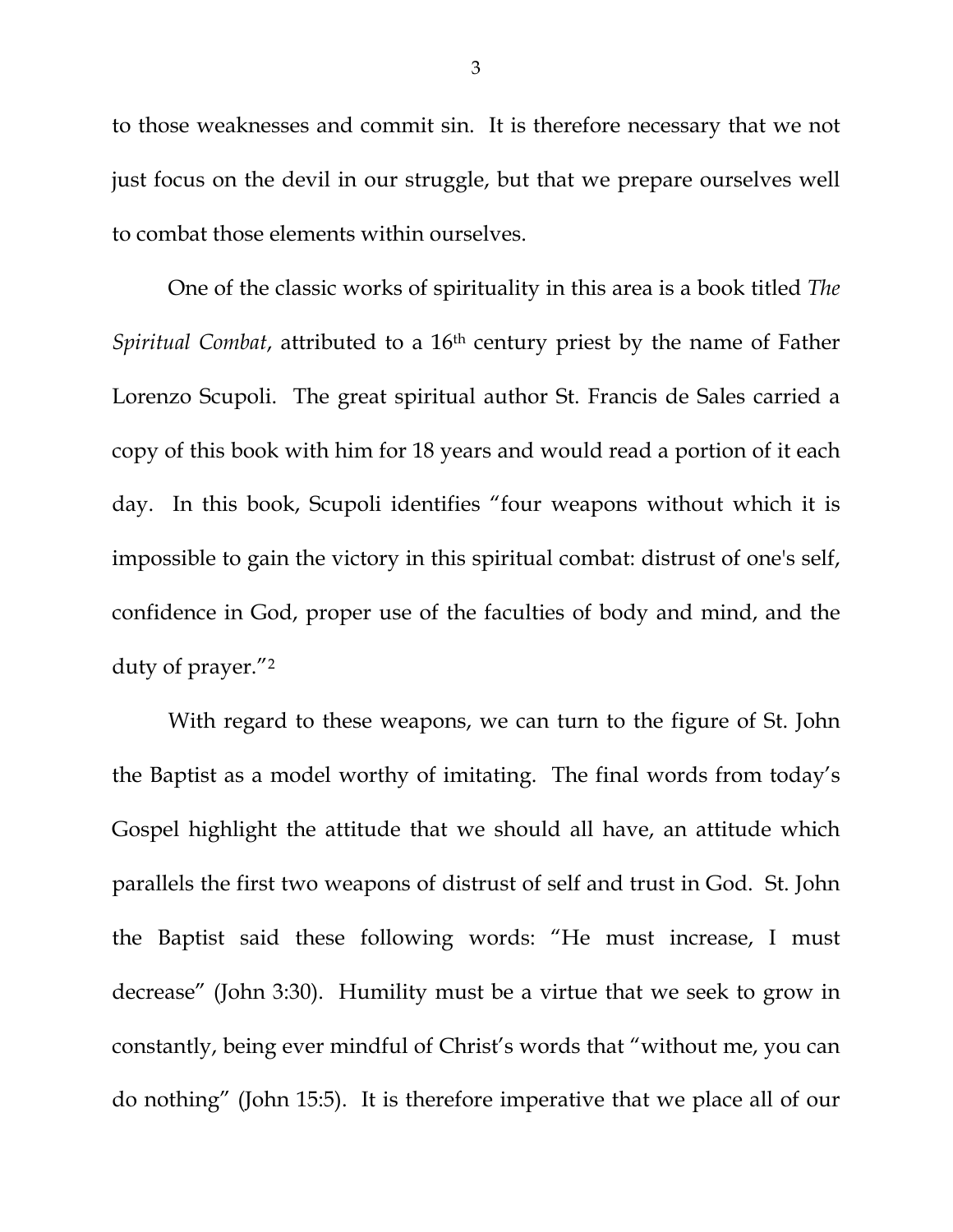trust in God's power to aid us in this struggle and not rely on our own merits and abilities.

In addition to the example of St. John the Baptist, we can also turn to St. Joseph as a powerful intercessor and model for us in our battle. In a recent Angelus address, Pope Francis comments on St. Joseph, describing him as a "good man."<sup>3</sup> He demonstrates openness to God's will which results in a profound experience of freedom as he placed all of his trust in God and not in himself. The Holy Father also explained that St. Joseph never allowed himself to give in to hatred and bitterness, an attitude that we can sometimes easily fall into when we see the many faults of others, whether it be the government, other organizations, or individuals. These attitudes are counterproductive and are like a poison to our souls which prohibit us from making true progress in that struggle toward holiness.

In an address to members of the College of Cardinals in May of 2012, Pope Benedict XVI said that "in this struggle it is very important to have friends."4 As we are gathered together today for the second annual Western Illinois Catholic Men's Prayer Breakfast, we thank the Lord for the friendship that we have with the saints like St. John the Baptist and St. Joseph, in addition to one another to aid us in this challenging journey. We